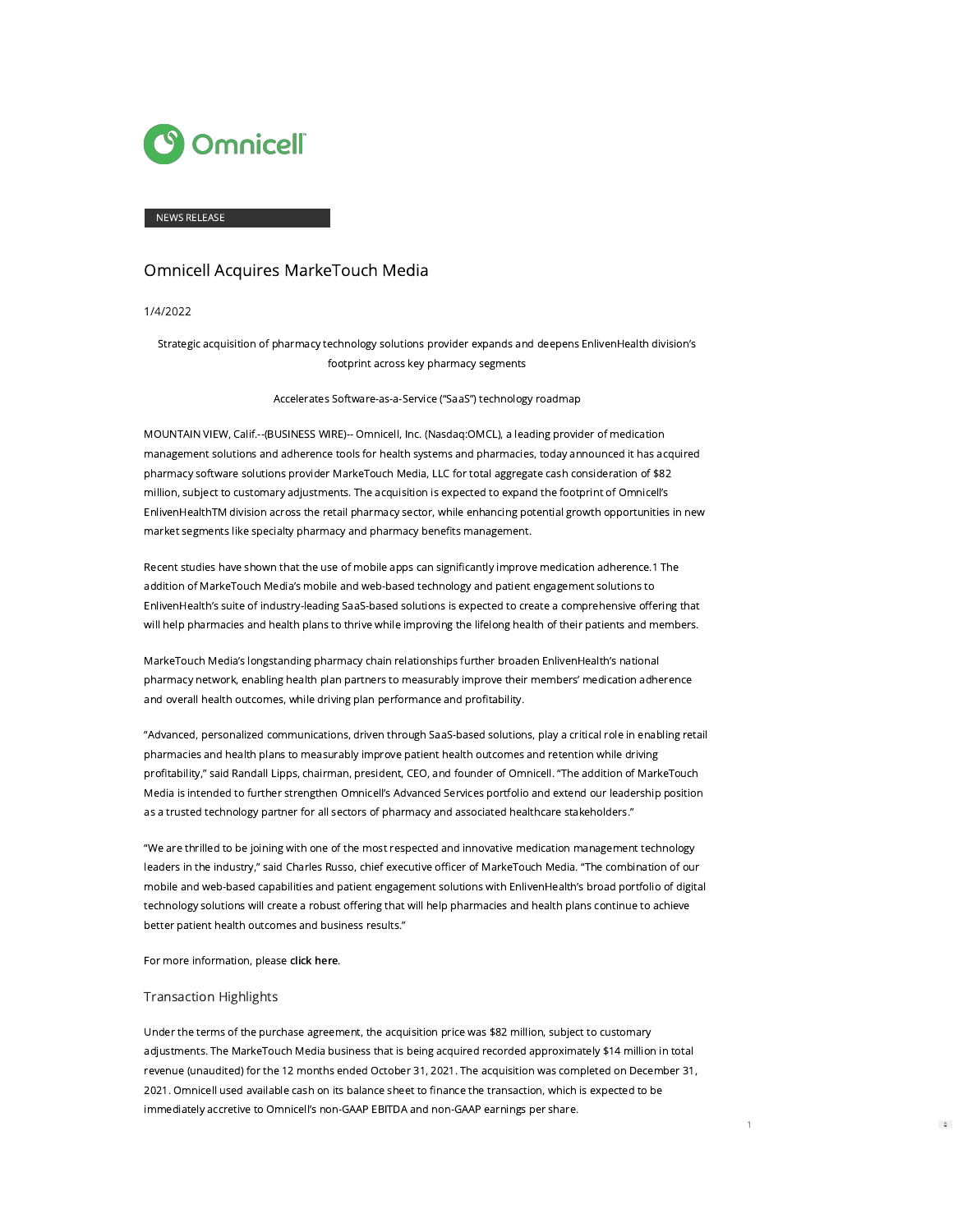#### Forward-Looking Statements

This press release contains forward-looking statements that involve risks and uncertainties, including statements regarding the outcome of the acquisition, the expected benefits of the acquisition of the MarkeTouch Media business, including the impact of the acquisition on Omnicell's products and services, the capabilities of the products and services of the MarkeTouch Media business, the impact of the acquisition on Omnicell's non-GAAP EBITDA and non-GAAP earnings per share, and the potential growth and opportunities in the specialty pharmacy and pharmacy benefits management segments. Without limiting the foregoing, statements including the words "expect," "intend," "will," "plan," "anticipate," "believe," "forecast," "guidance," "outlook," "goals," "target," "estimate," and similar expressions are intended to identify forward-looking statements. There are a significant number of factors that could cause actual results to differ materially from statements made in this press release, including: that the transaction may yield additional value for stockholders; difficulties encountered or delays in integrating the acquired business, including those related to technologies, personnel and operations; costs related to the acquisition; market acceptance of the acquisition, and resulting products and services; Omnicell's inability to realize value from its significant investments in its business, including product and service innovations; the effect of the acquisition on Omnicell's business relationships, operating results and business generally; disruption of current plans and operations, including potential disruptions with respect to Omnicell's employees, vendors, clients and customers, as well as management diversion or potential litigation; and general market, political, economic and business conditions, including the ongoing COVID-19 pandemic (including new variants of the virus), and other industry or economic conditions outside of Omnicell's control.

Additional information on potential factors that could affect Omnicell's financial results is included in Part I, Item 1A, "Risk Factors" in Omnicell's Annual Report on Form 10-K for the period ended December 31, 2020, as updated in Omnicell's Quarterly Report on Form 10-Q for the quarter ended September 30, 2021, each of which is on file with the U.S. Securities and Exchange Commission ("SEC"), and in Omnicell's other reports filed with or furnished to the SEC, as available at [www.sec.gov](https://cts.businesswire.com/ct/CT?id=smartlink&url=http%3A%2F%2Fwww.sec.gov&esheet=52557313&newsitemid=20220104005392&lan=en-US&anchor=www.sec.gov&index=2&md5=636b7be707c49c0a7037cd8d9bc2ab6c). Forward-looking statements should be considered in light of these risks and uncertainties. Investors and others are cautioned not to place undue reliance on forward-looking statements. All forward-looking statements contained in this press release speak only as of the date of this press release. Omnicell does not assume any obligation to update the forward-looking statements provided to reflect events that occur or circumstances that exist after the date on which they were made.

## Advisors

Sidley Austin LLP served as legal counsel to Omnicell. Fortitude Advisors served as lead investment banking advisor to MarkeTouch Media, with Arma Partners serving as co-advisor. Winstead PC acted as legal counsel to MarkeTouch Media.

## About MarkeTouch Media

Founded in 2002, MarkeTouch Media is the preeminent provider of pharmacy prescription management and patient engagement solutions which significantly improve medication adherence and health outcomes for patients, while increasing revenue, profitability, efficiency, and customer loyalty for pharmacies. The Company's unique approach to communications technology and its patented client interface allows patients to choose how they wish to communicate (via mobile app, email, text or voice), delivering an unparalleled automated and personalized patient engagement experience. MarkeTouch's comprehensive multi-channel patient communication solutions are developed, hosted and managed 100% in-house – and the Company manages over 300 million annual communications, on behalf of pharmacies with over 9,000 locations across North America. MarkeTouch's solutions include outbound notifications, MedSync, Mobile/Web, clinical scheduling, hosted IVR and specialty pharmacy solutions.

### About Omnicell

 $\ddot{\div}$